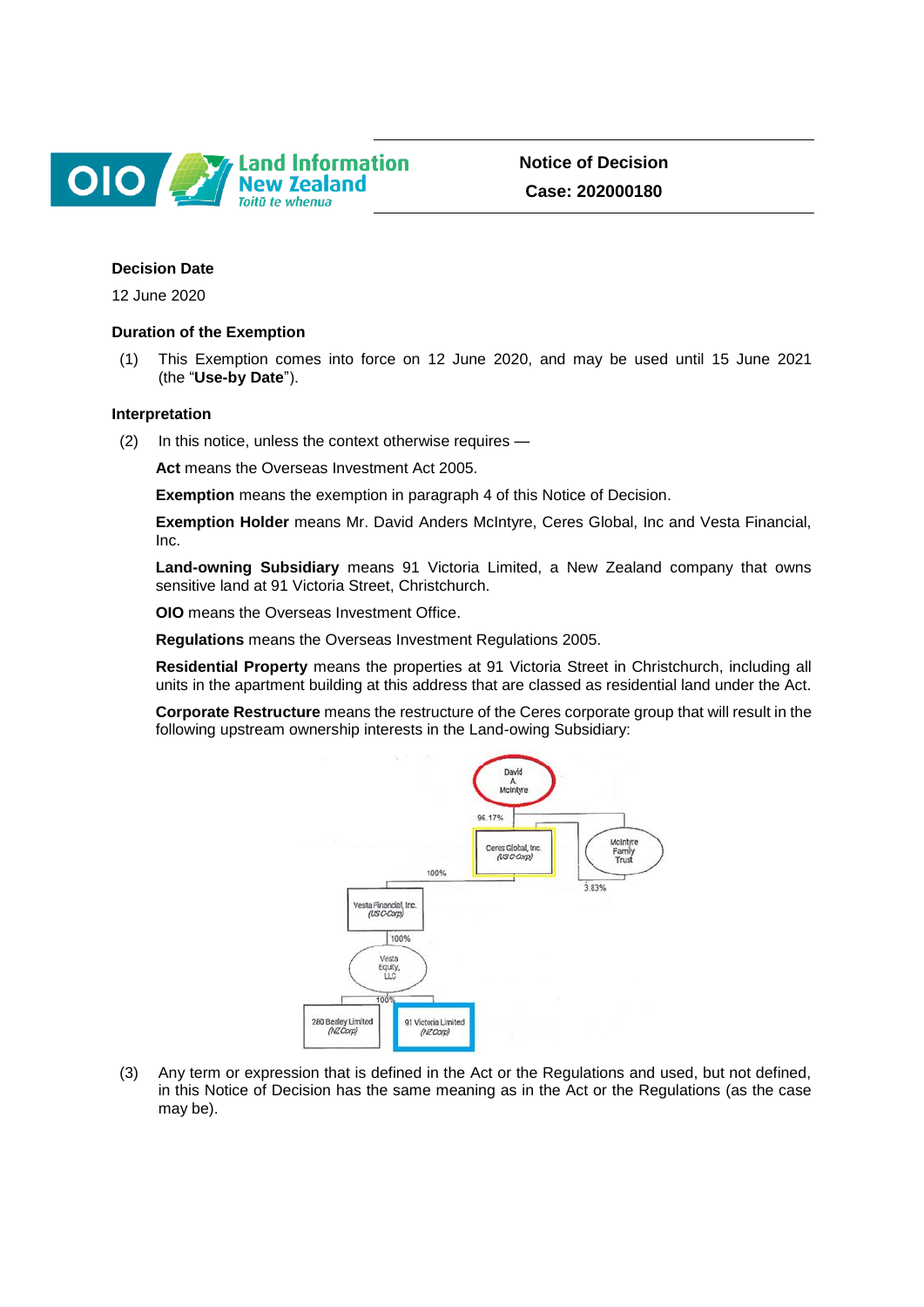# **Exemption from the requirement for consent provisions of the Act**

(4) The Exemption Holder is exempt from the requirement for consent under the Act for transactions to undertake the Corporate Restructure of the upstream corporate group that holds interests in the Land-owning Subsidiary, including transactions that will result in increases in the Exemption Holder's indirect ownership or control interests in the Land-owning Subsidiary.

### **Conditions of the Exemption**

- (5) The Exemption Holder must notify the OIO in writing as soon as practicable, and no later than the Use-by Date, whether the transactions in paragraph 4 took place. If the transactions did take place, the notice must include:
	- (a) the date upon which settlement of the relevant transaction occurred;
	- (b) final consideration paid (if any);
	- (c) the structure by which the acquisition was made, and who acquired the property;
	- (d) where applicable, copies of transfer documents and settlement statements; and
	- (e) any other information that would aid the OIO in its function to monitor the conditions of the Exemption.
- (6) If requested in writing by the OIO, the Exemption Holder must provide a written report within 20 working days (or such other timeframe as specified) on any matter relating to its compliance with:
	- (a) the representations and plans made or submitted in support of the application for the Exemption; or
	- (b) the conditions of the Exemption.

### **Amendment or revocation of the Exemption**

(7) The Exemption and conditions of the Exemption may at any time be amended or revoked by the Overseas Investment Office.

# **Sanctions**

(8) The Act provides for civil and criminal sanctions for breaching the Act, failing to comply with conditions of exemption and failing to provide information required by the Overseas Investment Office. The Overseas Investment Office has an obligation to investigate and act upon alleged and suspected breaches of the Act.

### **Background and reasons for the Exemption**

- (9) This Exemption is granted under section 61D of the Act by the delegated decision-maker. It exempts transactions to allow for the completion of an overseas restructure of the Ceres corporate group.
- (10) The Corporate Restructure will result in minor changes to the indirect upstream ownership of a New Zealand subsidiary that owns land now classed as 'sensitive land' under the Act.
- (11) The Land-owning Subsidiary is a small New Zealand company in a larger international corporate group that is ultimately beneficially owned by Mr McIntyre (the Applicant) and his family trust. The Applicant is the founder of Ceres Environmental Services, a US-based international disaster recovery company that provides debris and environmental services.
- (12) The Land-owning Subsidiary has owned the Residential Property since 2014. The relevant land contains an apartment building that was damaged in the Christchurch earthquake, and the Landowning Subsidiary has plans to repair and develop it into habitable dwellings. The Residential Property did not include any 'sensitive land' until amendments to the Act were made in 2018, so OIO consent was not required for the initial acquisition of the land.
- (13) As a result of the Corporate Restructure, the Applicant's indirect interest in the Land-owning Subsidiary will increase a small amount (6.17%). The Corporate Restructure also includes intermediate entities (Vesta Financial Inc and a new holding company, Ceres Global Inc) acquiring indirect interests in the Land-owning Subsidiary.